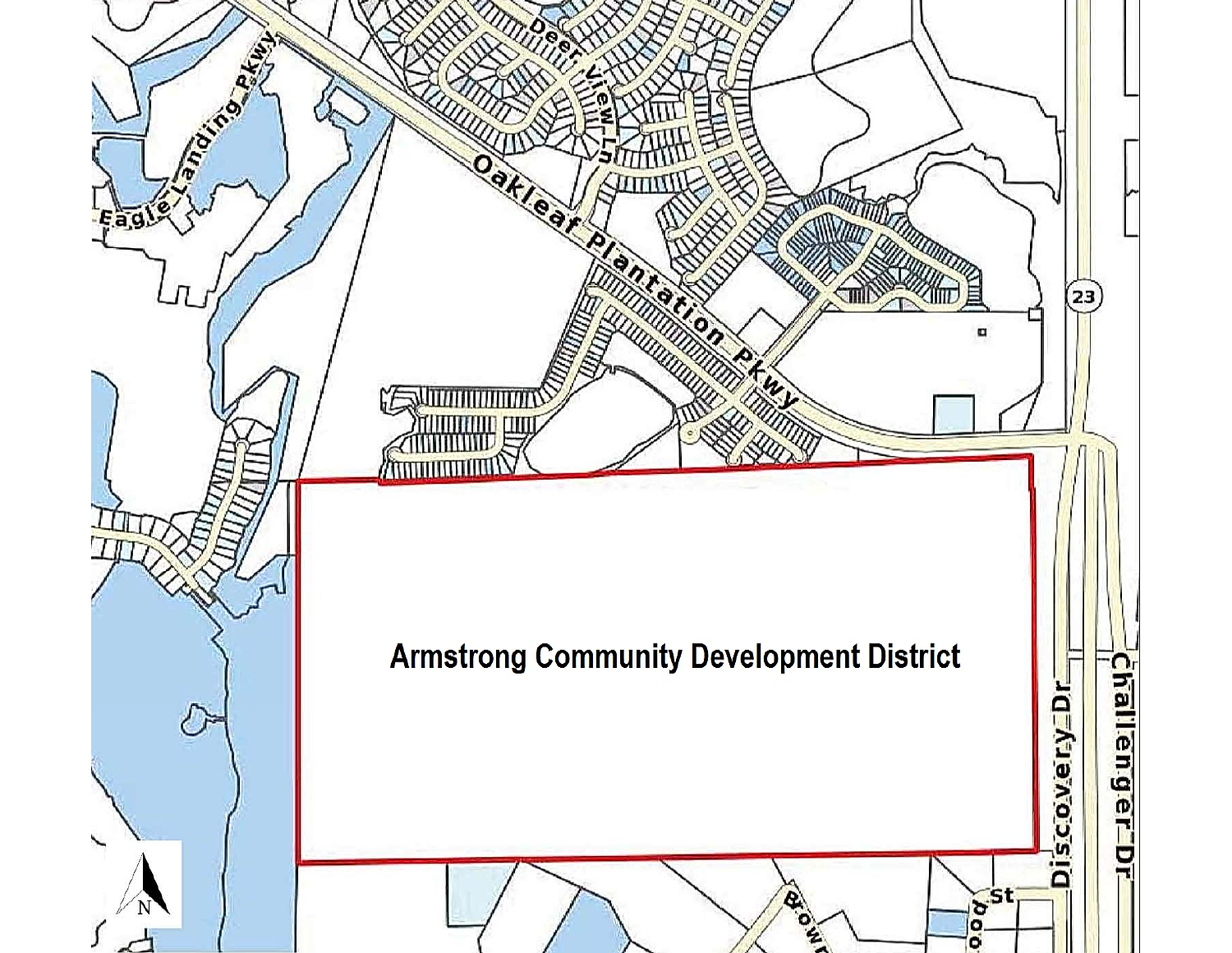**Parcel "A"**

 **A portion of Lot 1, Armstrong Plat, Clay County, Florida, according to plat thereof recorded in Plat Book 59 pages 34 through 38 of the public records of said county, said portion being more particularly described as follows:**

 **Commence at the northwest corner of said Lot 1; thence on the north line thereof, North 87 degrees 38 minutes 38 seconds East, 2924.57 feet to the east line thereof; thence on said east line, South 02 degrees 14 minutes 51 seconds East, 283.24 feet to the point of beginning; thence South 76 degrees 16 minutes 03 seconds West, 137.18 feet; thence North 77 degrees 01 minutes 38 seconds West, 58.12 feet; thence South 87 degrees 49 minutes 35 seconds West, 127.71 feet; thence South 53 degrees 04 minutes 15 seconds West, 17.54 feet; thence northwesterly, along the arc of a curve concave southwesterly and having a radius of 55.00 feet, an arc distance of 23.12 feet, said arc being subtended by a chord bearing and distance of North 80 degrees 19 minutes 05 seconds West, 22.95 feet; thence South 87 degrees 38 minutes 13 seconds West, 416.86 feet; thence South 01 degree 46 minutes 00 seconds East, 60.16 feet; thence South 88 degrees 14 minutes 00 seconds West, 110.00 feet; thence North 84 degrees 37 minutes 42 seconds West, 50.39 feet; thence South 88 degrees 14 minutes 00 seconds West, 121.68 feet; thence northwesterly, along the arc of a curve concave southwesterly and having radius of 65.00 feet, an arc distance of 87.95 feet, said arc being subtended by a chord bearing and distance of North 53 degrees 36 minute 01 seconds West, 81.39 feet; thence South 87 degrees 38 minutes 13 seconds West, 362.10 feet; thence South 02 degrees 21 minutes 47 seconds East, 86.36 feet; thence southwesterly, along the arc of a curve concave southeasterly and having a radius of 290.00 feet, an arc distance of 476.87 feet, said arc being subtended by a chord bearing and distance of South 37 degrees 19 minutes 08 seconds West, 424.93 feet; thence South 09 degrees 47 minutes 21 seconds East, 394.98 feet to the north line of Royal Pines Drive, according to plat thereof recorded in Plat Book 59 pages 27 through 33 of the public records of said county; thence on said north line, run the following 7 courses: 1) North 85 degrees 23 minutes 11 seconds East, 377.55 feet; 2) northeasterly, along the arc of a curve concave northwesterly and having a radius of 960.00 feet, an arc distance of 415.36 feet, said arc being subtended by a chord bearing and distance of North 72 degrees 59 minutes 29 seconds East, 412.12 feet; 3) North 60 degrees 35 minutes 48 seconds East, 265.19 feet; 4) northeasterly, along the arc of a curve concave southeasterly and having a radius of 540.00 feet, an arc distance of 255.98 feet, said arc being subtended by a chord bearing and distance of North 74 degrees 10 minutes 35 seconds East, 253.59 feet; 5) North 87 degrees 49 minutes 35 seconds East, 232.33 feet; 6) North 79 degrees 54 minutes 50 seconds East, 108.97 feet; 7) North 87 degrees 49 minutes 35 seconds East, 99.93 feet to said east line of Lot 1; thence on said east line, North 02 degrees 14 minutes 51 seconds West, 509.30 feet to the point of beginning; being 24.50 acres, more or less, in area.**

**Parcel "B"**

 **A portion of Lot 2, Armstrong Plat, Clay County, Florida, according to plat thereof recorded in Plat Book 59 pages 34 through 38 of the public records of said county, said parcel being more particularly described as follows:**

 **Begin at the northeast corner of said Lot 2; thence on the south line of Royal Pines Drive according to plat thereof recorded in Plat Book 59, pages 27 through 33 of the public records of said county, run the following 7 courses: 1) South 87 degrees 49 minutes**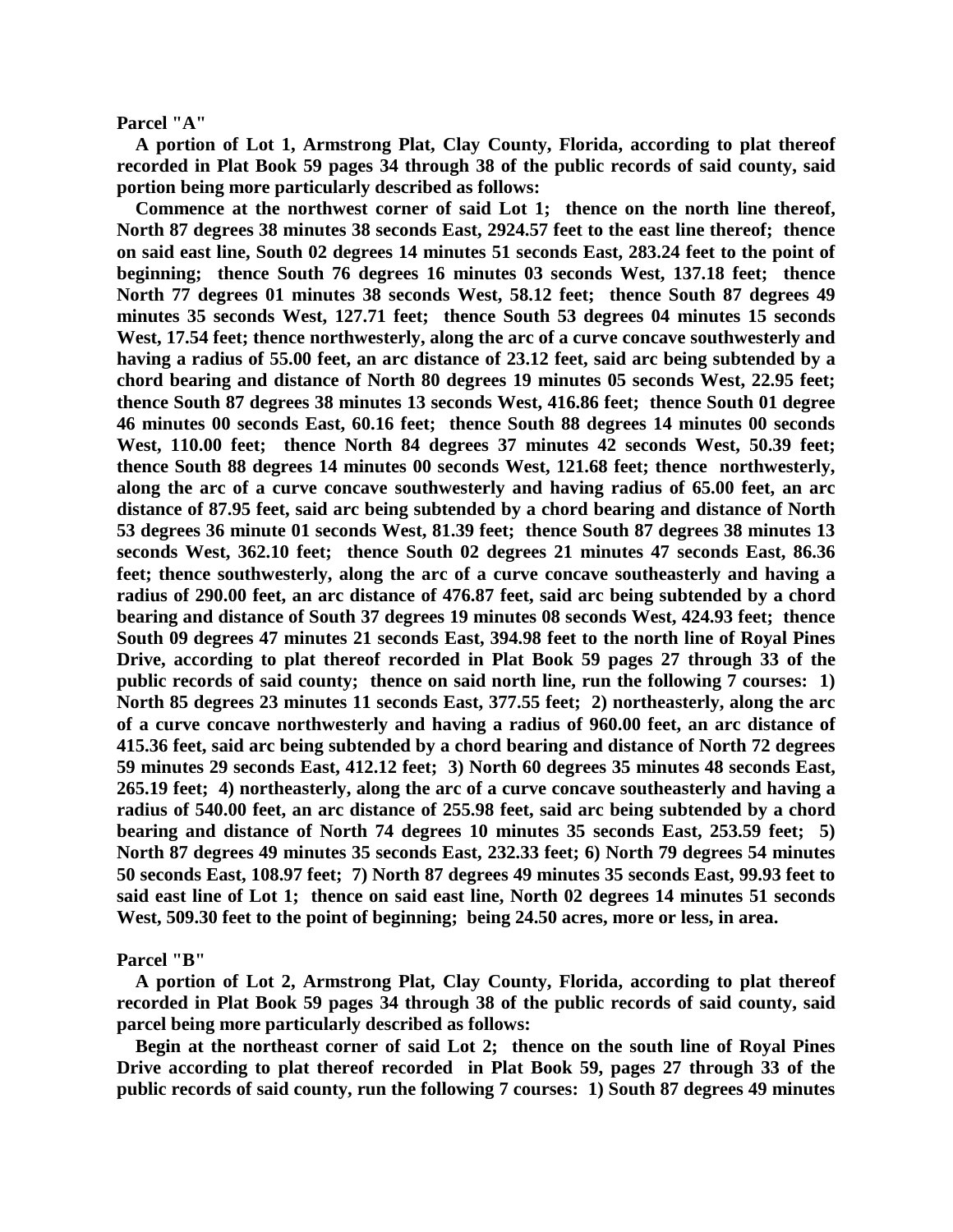**35 seconds West, 99.66 feet; 2) North 84 degrees 24 minutes 30 seconds West, 111.02 feet; 3) South 87 degrees 49 minutes 35 seconds West, 230.17 feet; 4) southwesterly along the arc of a curve concave southeasterly and having a radius of 460.00 feet, an arc distance of 218.05 feet, said arc being subtended by a chord bearing and distance of South 74 degrees 10 minutes 35 seconds West, 216.02 feet; 5) South 60 degrees 35 minutes 48 seconds West, 265.19 feet; 6) southwesterly along the arc of a curve concave northwesterly and having a radius of 1,040.00 feet, an arc distance of 449.97 feet, said arc being subtended by a chord bearing and distance of South 72 degrees 59 minutes 29 seconds West, 446.47 feet; 7) South 85 degrees 23 minutes 11 seconds West, 89.19 feet; thence South 07 degrees 26 minutes 25 seconds East, 381.81 feet to the north line of Upland Buffer No. 3, as per Official Records Book 2937, page 184 of said public records; thence on the boundaries thereof, run the following 35 courses: 1) North 74 degrees 18 minutes 55 seconds East, 86.30 feet; 2) South 64 degrees 54 minutes 30 seconds East, 11.95 feet; 3) South 15 degrees 41 minutes 05 seconds East, 13.51 feet; 4) South 28 degrees 08 minutes 32 seconds West, 10.95 feet; 5) South 67 degrees 27 minutes 53 seconds West, 13.37 feet; 6) South 16 degrees 42 minutes 03 seconds West, 2.70 feet; 7) southeasterly along the arc of a curve concave northeasterly and having a radius of 710.00 feet, an arc distance of 129.66 feet, said arc being subtended by a chord bearing and distance of South 39 degrees 16 minutes 04 seconds East, 129.48 feet; 8) South 44 degrees 29 minutes 57 seconds East, 33.36 feet; 9) southeasterly along the arc of a curve concave southwesterly and having a radius of 640.00 feet, an arc distance of 174.04 feet, said arc being subtended by a chord bearing and distance of South 36 degrees 42 minutes 31 seconds East, 173.51 feet; 10) South 49 degrees 01 minutes 59 seconds East, 33.04 feet; 11) South 15 degrees 03 minutes 28 seconds East, 56.81 feet; 12) South 32 degrees 03 minutes 24 seconds East, 64.97 feet; 13) South 17 degrees 42 minutes 30 seconds East, 27.60 feet; 14) southeasterly along the arc of a curve concave northeasterly and having a radius of 1,055.00 feet, an arc distance of 150.14 feet, said arc being subtended by a chord bearing and distance of South 33 degrees 09 minutes 01 seconds East, 150.01 feet; 15) South 76 degrees 06 minutes 51 seconds East, 23.87 feet; 16) North 89 degrees 21 minutes 44 seconds East, 47.98 feet; 17) South 58 degrees 19 minutes 30 seconds East, 58.99 feet; 18) South 55 degrees 01 minutes 32 seconds East, 38.19 feet; 19) South 76 degrees 30 minutes 46 seconds East, 42.61 feet; 20) South 76 degrees 55 minutes 47 seconds East, 60.65 feet; 21) South 45 degrees 35 minutes 34 seconds East, 109.11 feet; 22) southeasterly, along the arc of a curve concave southwesterly and having a radius of 175.00 feet, and arc distance of 40.67 feet, said arc being subtended by a chord bearing and distance of South 38 degrees 57 minutes 53 seconds East, 40.58 feet; 23) South 13 degrees 51 minutes 33 seconds East, 62.93 feet; 24) South 01 degrees 01 minutes 13 seconds East, 2.99 feet; 25) South 13 degrees 16 minutes 05 seconds West, 71.73 feet; 26) South 65 degrees 02 minutes 43 seconds West, 4.41 feet; 27) South 80 degrees 12 minutes 08 seconds West, 87.51 feet; 28) South 87 degrees 58 minutes 33 seconds West, 61.91 feet; 29) North 84 degrees 39 minutes 04 seconds West, 79.56 feet; 30) North 82 degrees 17 minutes 36 seconds West, 65.84 feet; 31) South 88 degrees 28 minutes 44 seconds West, 63.57 feet; 32) South 45 degrees 08 minutes 39 seconds West, 57.44 feet; 33) South 45 degrees 02 minutes 15 seconds West, 41.12 feet; 34) South 21 degrees 46 minutes 07 seconds West, 83.30 feet; 35) South 12 degrees 48 minutes 36 seconds East, 38.35 feet to the south line of said Lot 2; thence on said south line, North 88 degrees 58 minutes 49 seconds East, 1211.38 feet; thence North 32 degrees**